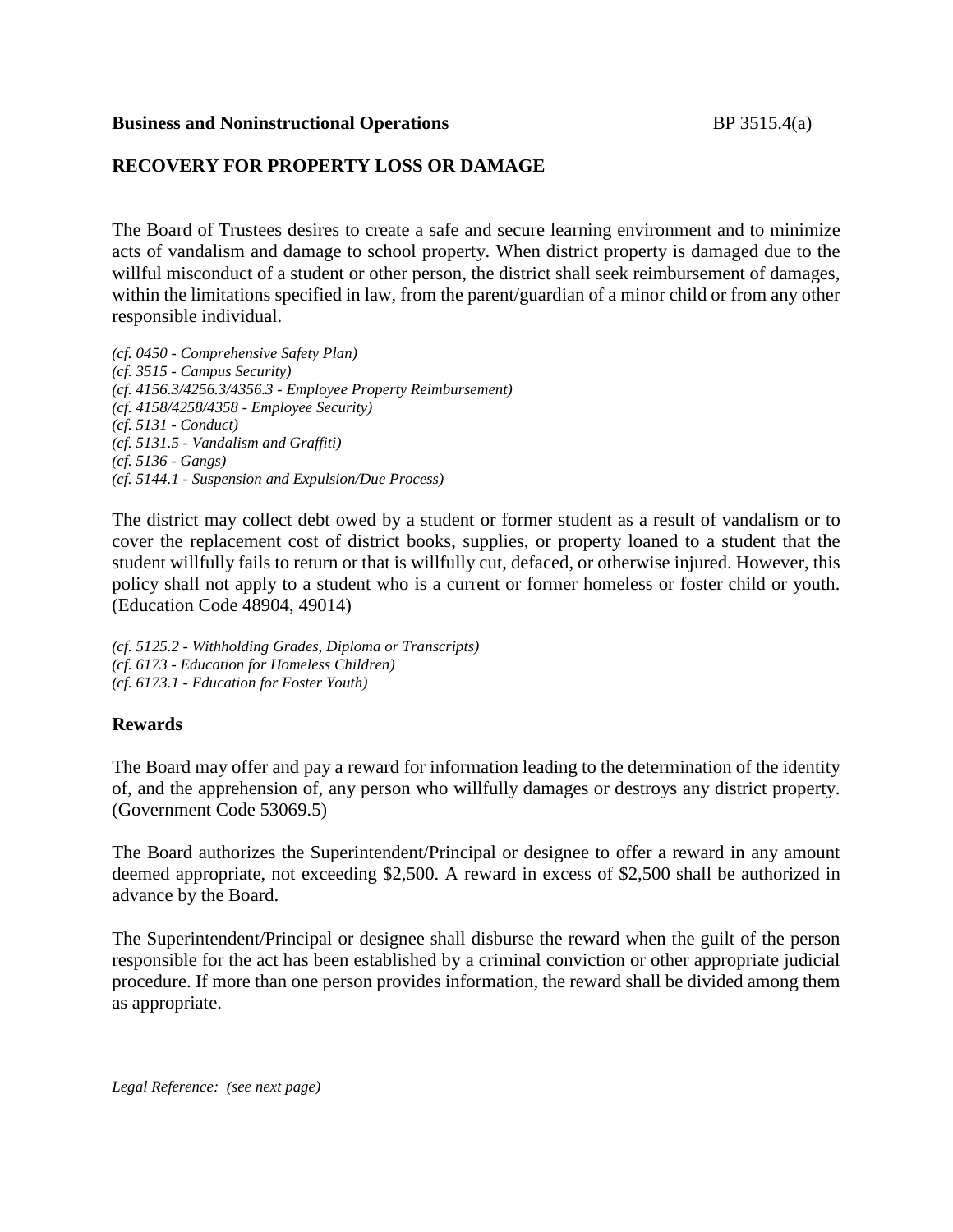#### **RECOVERY FOR PROPERTY LOSS OR DAMAGE** (continued)

*Legal Reference:*

*EDUCATION CODE 19910 Libraries, malicious cutting, tearing, defacing, breaking or injuring 19911 Libraries, willful detention of property 44810 Willful interference with classroom conduct 48904 Liability of parent/guardian for willful misconduct 49014 Public School Fair Debt Collection Act CIVIL CODE 1714.1 Liability of parent or guardian for act of willful misconduct by a minor GOVERNMENT CODE 53069.5 Reward for information concerning person causing death, injury, or property damage 53069.6 Actions to recover damages 54951 Local agency, definition PENAL CODE 484 Theft defined 594 Vandalism 594.1 Aerosol paint and etching cream 640.5 Graffiti; facilities or vehicles of governmental entity 640.6 Graffiti*

*Management Resources:*

*WEB SITES CSBA: http://www.csba.org California Department of Education: http://www.cde.ca.gov Judicial Council of California: http://www.courts.ca.gov*

Policy **CUDDEBACK UNION ELEMENTARY SCHOOL DISTRICT** adopted: December 11, 2019 Carlotta, California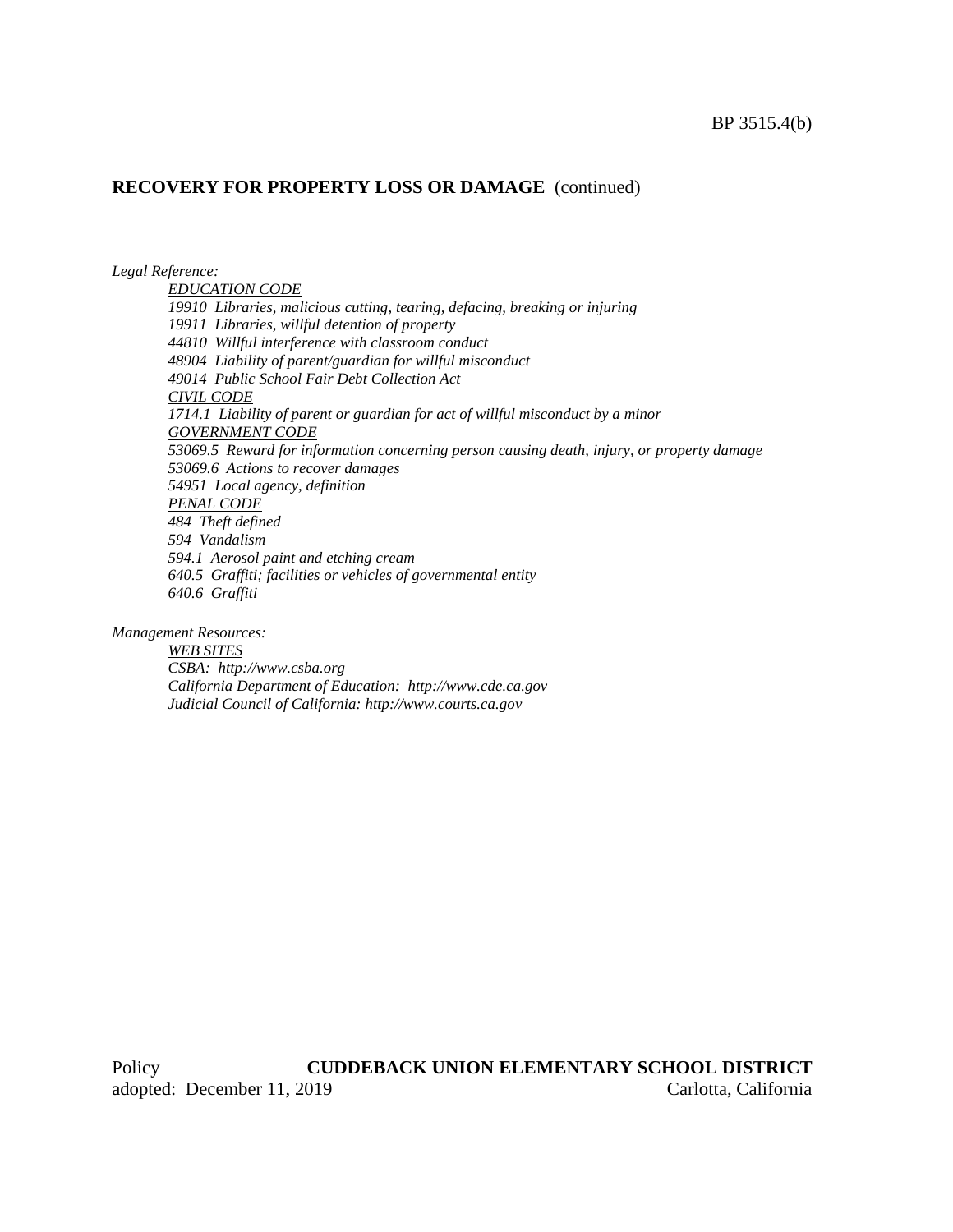## **RECOVERY FOR PROPERTY LOSS OR DAMAGE**

District employees shall report any damage to or loss of school property to the Superintendent/Principal or designee immediately after such damage or loss is discovered.

*(cf. 3530 - Risk Management/Insurance) (cf. 5131.5 - Vandalism and Graffiti)*

The Superintendent/Principal or designee shall conduct a complete investigation of any instance of damage to or loss of school property and shall consult law enforcement officials when appropriate.

#### *(cf. 3515.3 - District Police/Security Department)*

When the individual causing the damage or loss has been identified and the costs of repair, replacement, or cleanup determined, the Superintendent/Principal or designee shall take all practical and reasonable steps to recover the district's costs and shall consult with the district's legal counsel and/or insurance carrier, as appropriate.

Such steps may include the filing of a civil complaint in a court of competent jurisdiction to recover damages from the responsible person and, if the responsible person is a minor, from the parent/guardian in accordance with law. Damages may include the cost of repair or replacement of the property, the payment of any reward, interest, court costs, and all other damages as provided by law.

If the responsible person is a minor student of the district and the student's parents/guardians are unable to pay for the damages or to return the property, the district shall offer a program of voluntary work for the student in lieu of the payment of monetary damages. The district may offer any other student or former student, with parent/guardian permission, the option to provide service, work, or other alternative, nonmonetary forms of compensation to settle the debt owed as a result of property loss or damage. Service or work exchanged for repayment of a debt shall comply with all provisions of the Labor Code related to youth employment. (Education Code 48904, 49014)

The Superintendent/Principal or designee may withhold the student's grades, diploma, and/or transcripts until the student's parents/guardians have paid for the damages or the voluntary work has been completed. Prior to withholding a student's grades, diploma, or transcripts, due process shall be afforded the student in accordance with law. (Education Code 48904)

#### *(cf. 5125.2 - Withholding Grades, Diploma or Transcripts)*

In addition, the Superintendent/Principal or designee shall initiate appropriate disciplinary procedures against the student.

*(cf. 5131 - Conduct)*